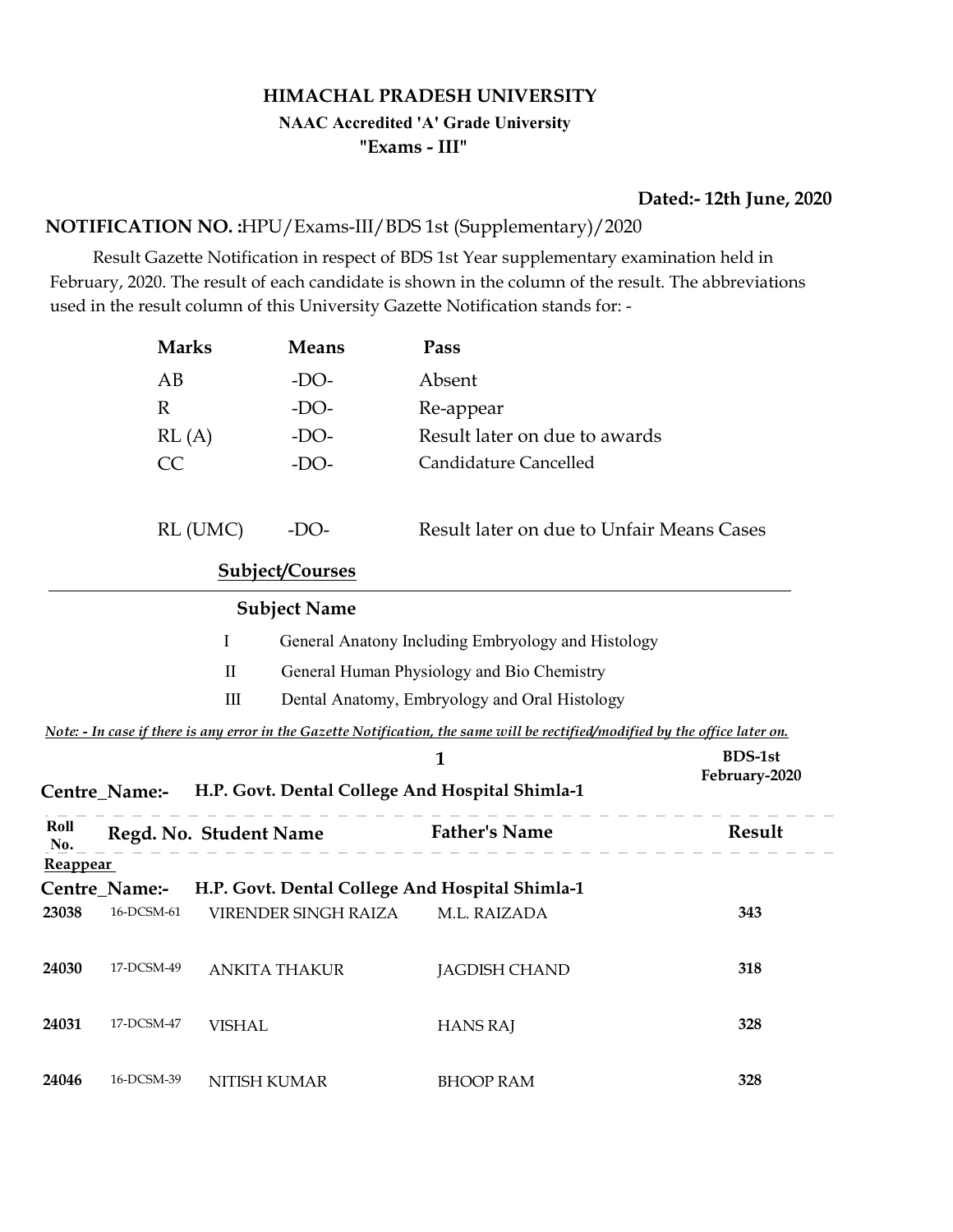|  | Centre_Name:- H.P. Govt. Dental College And Hospital Shimla-1 |  |
|--|---------------------------------------------------------------|--|
|--|---------------------------------------------------------------|--|

|                          | Centre_Name:- | H.P. Govt. Dental College And Hospital Shimla-1 | $\overline{2}$                                    | <b>BDS-1st</b><br>February-2020 |
|--------------------------|---------------|-------------------------------------------------|---------------------------------------------------|---------------------------------|
| Roll<br>No.              |               | Regd. No. Student Name                          | <b>Father's Name</b>                              | Result                          |
| <b>Reappear</b><br>25001 | 18-DCSM-53    | ABHISHEK GAUTAM                                 | SHASHI DUTT                                       | 353                             |
| 25006                    | 18-DCSM-50    | <b>TANZIN PALMO</b>                             | SONAM ANGRUP                                      | 369                             |
| 25011                    | 18-DCSM-45    | <b>NANCY</b>                                    | SHANKAR DASS                                      | 379                             |
| 25012                    | 18-DCSM-37    | PRERNA TANWAR                                   | <b>KAMAL JIT</b>                                  | 364                             |
| 25015                    | 18-DCSM-61    | VIKAS DHATWALIA                                 | <b>JOGINDER SINGH</b>                             | 350                             |
| 25021                    | 17-DCSM-33    | <b>NEERU</b>                                    | PRITHIVI RAJ                                      | CC                              |
| 25024                    | 18-DCSM-19    | ABHIMANYU SINGH                                 | KANWAR SINGH                                      | 363                             |
| 25050                    | 18-DCSM-26    | <b>ANKITA</b>                                   | PAWAN KUMAR                                       | 365                             |
| 25051                    |               | <b>KALZANG RINGZIN</b>                          | <b>TASHI BODH</b>                                 | 337                             |
| 25052                    | 18-DCSM-10    | SHREYA AWASTHI                                  | ASHWANI KUMAR                                     | 397                             |
| 25053                    | 18-DCSN-60    | SUNIDHI SHARMA                                  | <b>MANOJ KUMAR</b>                                | 378                             |
| 25054                    | 18-DCSN-58    | VISHRUTI TRISAL                                 | VINOD TRISAL                                      | 339                             |
| 25055                    | 18-DCSN-18    | <b>AMIT SHARMA</b>                              | MOHINDER PARKASH                                  | 349                             |
| 25056                    | 18-DCSM-40    | <b>DIMPLE</b>                                   | KAMAL CHAND                                       | 401                             |
| 25057                    | 18-DCSM-16    | <b>DIVYA THAKUR</b>                             | <b>AMAR THAKUR</b>                                | 333                             |
| 25058                    | 18-DCSM-17    | HARSHIT DOGRA                                   | ANIL DOGRA                                        | 341                             |
|                          | Centre_Name:- |                                                 | Himachal Dental College Sundernagar, Mandi (H.P.) |                                 |

Centre\_Name:- Himachal Dental College Sundernagar, Mandi (H.P.)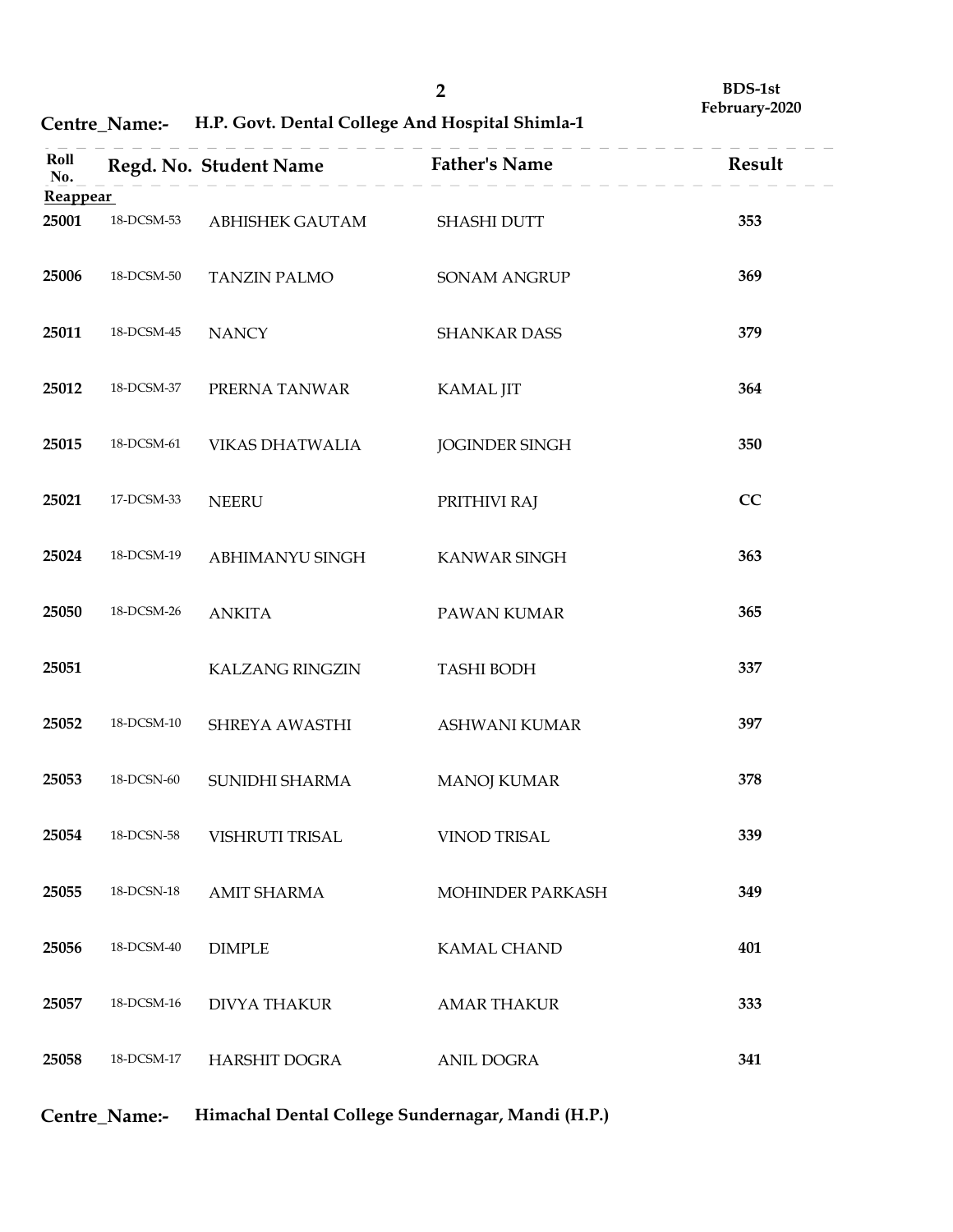| <b>Centre_Name:-</b> | Himachal Dental College Sundernagar, Mandi (H.P.) |  |
|----------------------|---------------------------------------------------|--|
|----------------------|---------------------------------------------------|--|

|                 |                    |                                                                             | $\mathbf{3}$               | <b>BDS-1st</b><br>February-2020 |
|-----------------|--------------------|-----------------------------------------------------------------------------|----------------------------|---------------------------------|
| Roll            | Centre_Name:-      | Himachal Dental College Sundernagar, Mandi (H.P.)<br>Regd. No. Student Name | <b>Father's Name</b>       | Result                          |
| No.<br>Reappear |                    |                                                                             |                            |                                 |
| 25107           | 18-DCSN-20         | SAMRIDHI KAPOOR                                                             | <b>BALDEV SINGH KAPOOR</b> | 341                             |
| 25110           | 18-DCSN-23         | <b>GAURAV SINGH</b><br>CHOUDHARY                                            | KALI DAS CHOUDHARY         | 329                             |
| 25113           | 18-DCSN-26         | SHILPA DEHAL                                                                | PANJAB SINGH               | 339                             |
| 25120           | 18-DCSN-33         | SHUBHANSHI GAUTAM                                                           | <b>SUDHIR GAUTAM</b>       | 335                             |
| 25133           | 18-DCSN-46         | STUTI CHAUHAN                                                               | MUNISH CHAUHAN             | 362                             |
| 25143           | $18$ DCSN-56 $\,$  | APRAJITA THAKUR                                                             | AJAY SINGH THAKUR          | 338                             |
| 25144           | 18-DCSN-57         | <b>BHUMIKA</b>                                                              | <b>ASHOK KUMAR</b>         | $R/- I$ ,                       |
| 25145           | $18$ DCSN-58 $\,$  | <b>SAMEER BHATT</b>                                                         | DALEEP BHATT               | $R/- I$ ,                       |
| 25152           | $18$ -DCSN-65 $\,$ | <b>AMAN KUMAR</b>                                                           | <b>DINESH KUMAR</b>        | 307                             |
|                 | Centre_Name:-      | M.N.D.A.V. Dental College Tatul Solan (H.P.)                                |                            |                                 |
| 25306           | $18$ -DSN-06 $\,$  | DAMINI VERMA                                                                | DEV RAJ                    | 320                             |
| 25307           | $18$ -DSN-07 $\,$  | <b>DEEPMALA</b>                                                             | VIJENDER SINGH MEHTA       | 328                             |
| 25311           | 18-DSN-11          | <b>KARAN MATTOO</b>                                                         | DEEPAK MATTOO              | 327                             |
| 25312           | $18$ -DSN- $12\,$  | <b>KULDEEP</b>                                                              | ARJUN SINGH                | 342                             |
| 25313           | $18$ -DSN- $13\,$  | MANOTI AGGARWAL                                                             | DHIRAJ AGGARWAL            | 327                             |
| 25321           | 18-DSN-21          | <b>PALLAVI</b>                                                              | RAKESH KUMAR VERMA         | 333                             |
| 25322           | $18$ -DSN-22 $\,$  | POOJA CHHAJALANA                                                            | RAJ KUMAR                  | 328                             |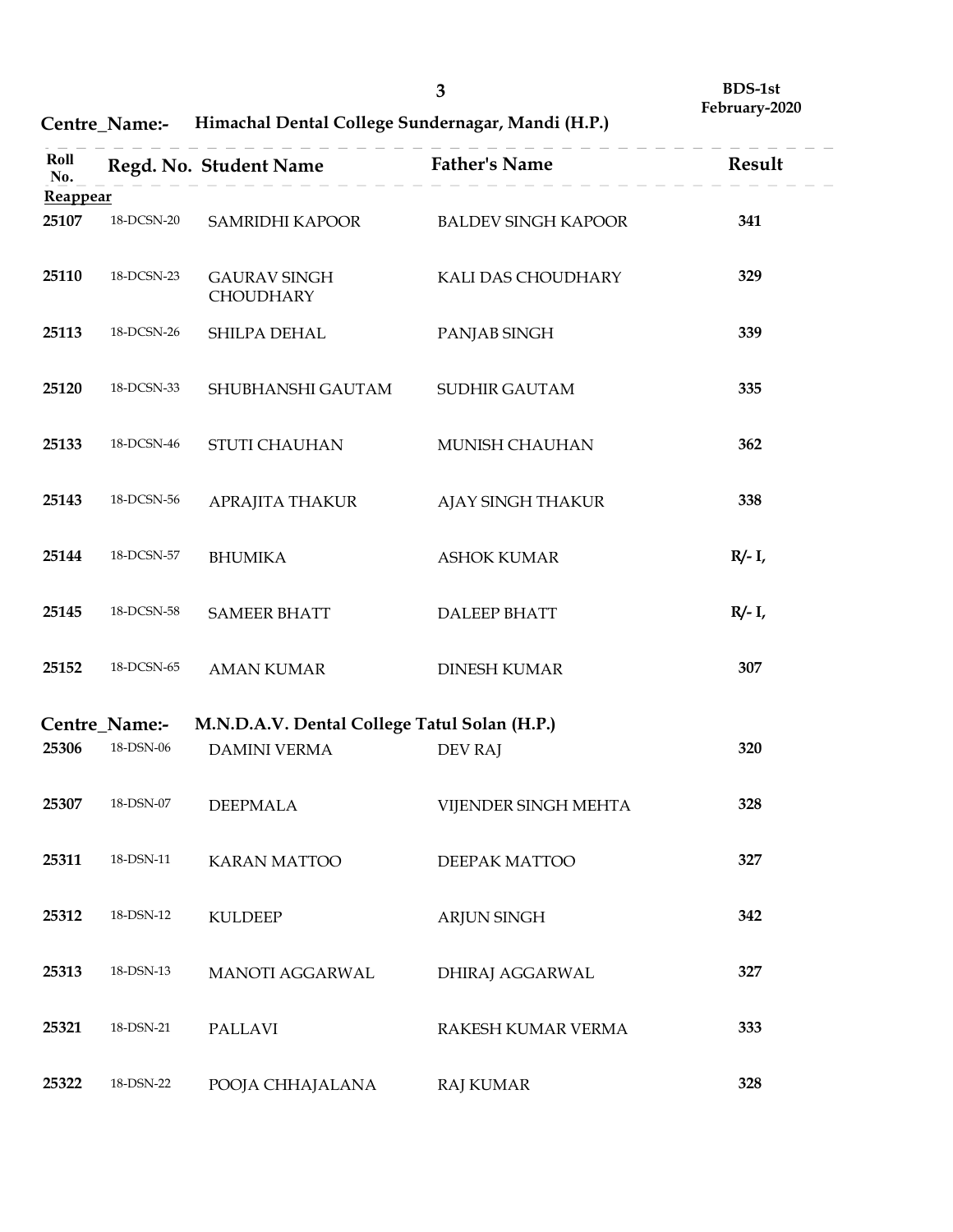Centre\_Name:- M.N.D.A.V. Dental College Tatul Solan (H.P.)

|                          |                                                       |                                              | $\boldsymbol{4}$                                                                    | <b>BDS-1st</b><br>February-2020 |
|--------------------------|-------------------------------------------------------|----------------------------------------------|-------------------------------------------------------------------------------------|---------------------------------|
|                          | Centre_Name:-                                         | M.N.D.A.V. Dental College Tatul Solan (H.P.) |                                                                                     |                                 |
| Roll<br>No.              |                                                       | Regd. No. Student Name                       | <b>Father's Name</b>                                                                | Result                          |
| <b>Reappear</b><br>25324 | 18-DSN-24                                             | <b>PRIYANKA</b>                              | SURINDER SINGH                                                                      | 336                             |
| 25326                    | 18-DSN-26                                             | PRIYANSHI SHARMA                             | SUNIL SHARMA                                                                        | 333                             |
| 25331                    | 18-DSN-31                                             | <b>SAMRITI</b>                               | <b>BALDEV KUMAR</b>                                                                 | 366                             |
| 25334                    | 18-DSN-34                                             | SHUBHAM BANSAL                               | <b>RAMESH KUMAR</b>                                                                 | 317                             |
| 25339                    | 18-DSN-39                                             | <b>SWAREENA SONI</b>                         | <b>BADRI SONI</b>                                                                   | 317                             |
| 25341                    | 18-DSN-41                                             | <b>TANUL</b>                                 | MALENDER RAJAN                                                                      | 318                             |
| 25342                    | 18-DSN-42                                             | VANDITA JINDAL                               | <b>B.C. JINDAL</b>                                                                  | 320                             |
| 25345                    | 18-DSN-45                                             | VISHAL SHARMA                                | <b>ASHOK KUMAR</b>                                                                  | 338                             |
| 25201                    | Centre_Name:-<br>$18\mbox{-} \mathrm{DGN}\mbox{-} 58$ | ADITI                                        | Bhojia Dental College & Hospital Budh, Baddi Solan<br><b>KARAN KATOCH</b>           | 321                             |
| 25215                    | $18\mbox{-}\mathrm{DGN}\mbox{-}51$                    | <b>GEETIKA SAINI</b>                         | PARMJEET SINGH                                                                      | 351                             |
| 25223                    | $18\mbox{-} \mathrm{DGN}\mbox{-} 32$                  | LOHINI NALOT                                 | NEEP CHAND NALOT                                                                    | 302                             |
| 25234                    | $18\mbox{-} \mathrm{DGN}\mbox{-} 66$                  | <b>PRIYA</b>                                 | PAWAN KUMAR                                                                         | 337                             |
| 25251                    | $18$ -DGN-21 $\,$                                     | ABHISHEK PATHANIA                            | SURJIT SINGH PATHANIA                                                               | 357                             |
| 25254                    | $18$ -DGN-20 $\,$                                     | NAVDIKSH CHANDEL                             | RAKESH KUMAR                                                                        | 320                             |
| 23424                    | Centre_Name:-<br>16-HIDS-35                           | ANTRIKSH CHAUHAN                             | Himachal Institute of Dental Sciences Paonta Sahib Sirmour (H.P.)<br>RAKESH CHAUHAN | $R/- I$ ,                       |